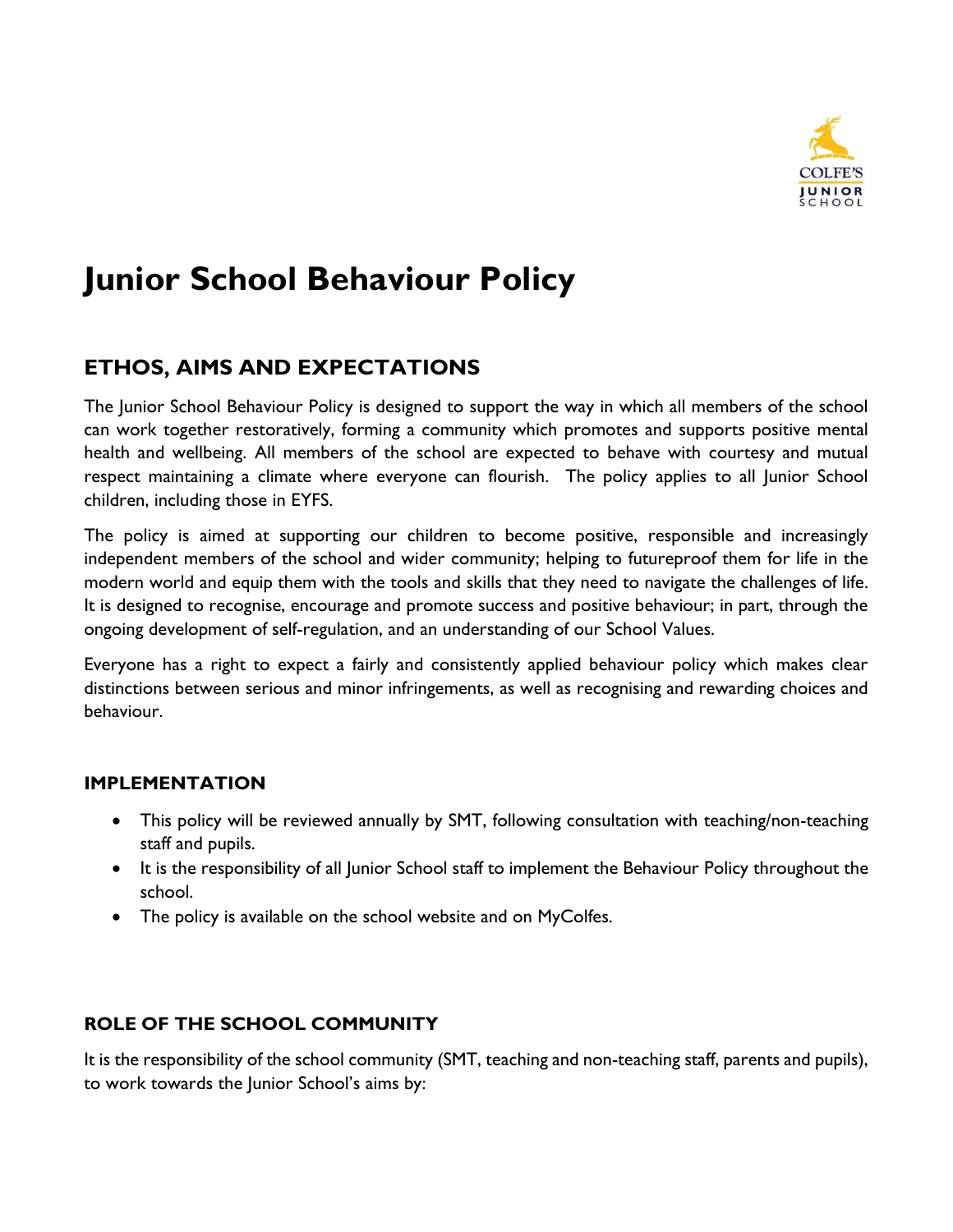- Fostering and promoting empathetic relationships and a sense of belonging to the school community, respecting everyone's rights, values, beliefs and needs.
- Encouraging, praising and positively reinforcing good relationships, behaviour and learning.
- Helping pupils to develop strategies aimed at making socially appropriate and acceptable choices and applying these consistently, recognising that our behaviour choices impact other people.
- Caring for, and taking pride in, the physical environment of our school.
- Standing up to and rejecting all forms of bullying and behaviour that discriminates against: race, gender, sexual orientation, disability, special need, age or religious faith.
- Providing a well ordered environment in which all are aware of the behavioural expectations.

#### **SCHOOL VALUES**

We teach and guide our pupils to understand and 'live' our school values and these run through every aspect of school life. They drive our expectations of behaviour in and around school. Moral and spiritual guidance and embedding our values is intrinsic to the daily life of our school and it is vital that all members of staff embrace this philosophy; the greatest advocate for good behaviour is how *we* are towards our children and each other.

Our seven School Values are Effort, Honest, Kindness, Love of Learning, Resilience, Respect and Team (definitions of these can be found at Annex 1), and each form will agree to focus on a different values at some point during the year. Our School Values are displayed in all classrooms and other parts of the school as appropriate.

#### **PROMOTING PUPIL ENGAGEMENT AND REGULATION**

This is achieved through:

- Classes writing a charter together at the beginning of the year, focusing on positives and referencing the School Values, (templates for these can be found at Appendix 2).
- Promoting the School Values through, for example, Values Afternoon and referring to them regularly in terms of teaching the behaviour we expect to see. They also provide opportunities to discuss and reflect upon situations that might be difficult to manage, and how different approaches can be applied in the future.
- Aspects of the PSHE Relationships Curriculum covers all aspects of relationships

## **REWARDS**

#### **Context**

It is expected that good standards of behaviour will be encouraged through consistent application of our values, supported by a balanced combination of rewards and sanctions within a positive school ethos. Rewards encourage positive behaviour and there are several ways in which this is recognised: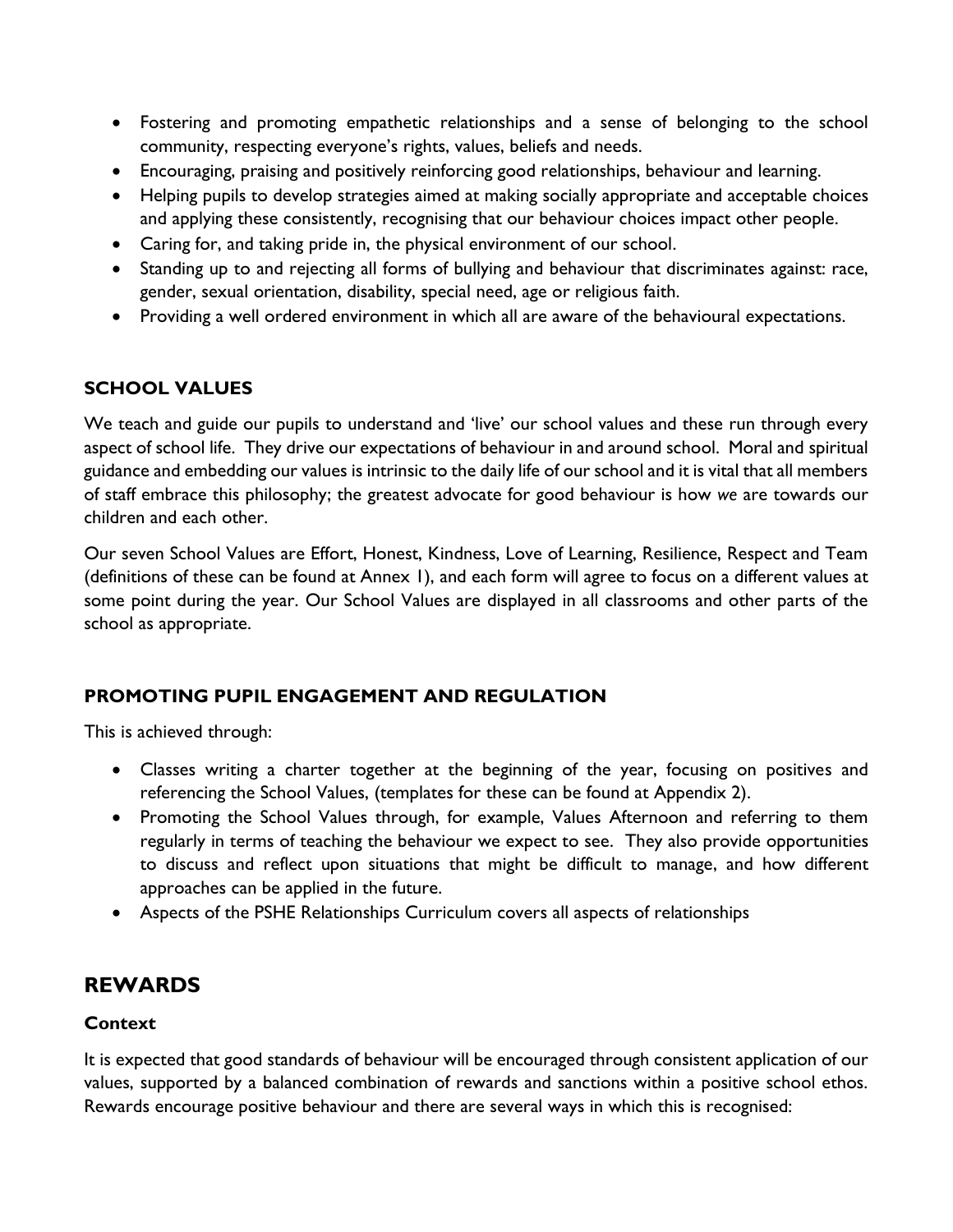#### **Positive Feedback**

Specific verbal and non-verbal feedback and general acknowledgement of good behaviour is the most effective form of reward.

#### **Marbles in a Jar**

All Junior School pupils will have the opportunity to 'earn' marbles and each class has its own marble jar. When a class has accumulated 40 marbles, a reward will be given. Form teachers will have collaborated with their pupils to agree the nature of the reward, as well as any focus for behaviour deemed appropriate to their class.

#### **House Points**

These are awarded daily to children from Reception onwards, and they are aimed at reinforcing positive attitudes to learning and behaviours which exemplify our School Values. The House with the highest average number of House Points within a term will be announced in a whole school assembly at the end of that term and celebrated with a House Film afternoon.

#### **Values Certificates**

These are awarded to children in their form time in class. This is to recognise fantastic behaviour and achievement that reflects the School Values. Staff will write a brief description of the reasons for the certificate and each certificate is worth 5 House Points. Each week the children who have received a Values Certificate are celebrated in the Friday assembly.

#### **Outstanding Awards**

An Outstanding Award is present to one child from each year group from Reception onwards, and these are awarded half-termly. This is for exemplary behaviour that truly reflects the values and ethos of our school. Children selected for this award will receive a postcard inviting them to a tea party with the Headteacher. Certificates will be awarded in assembly, providing an opportunity to celebrate the pupils' outstanding behaviour to the rest of the school. When a child receives an Outstanding Award, this is worth 10 House Points.

#### **EYFS**

Our youngest children need time to develop strong relationships with us and this is particularly evident in the Autumn term of the Nursery year. EYFS staff understand that consistency of language is crucial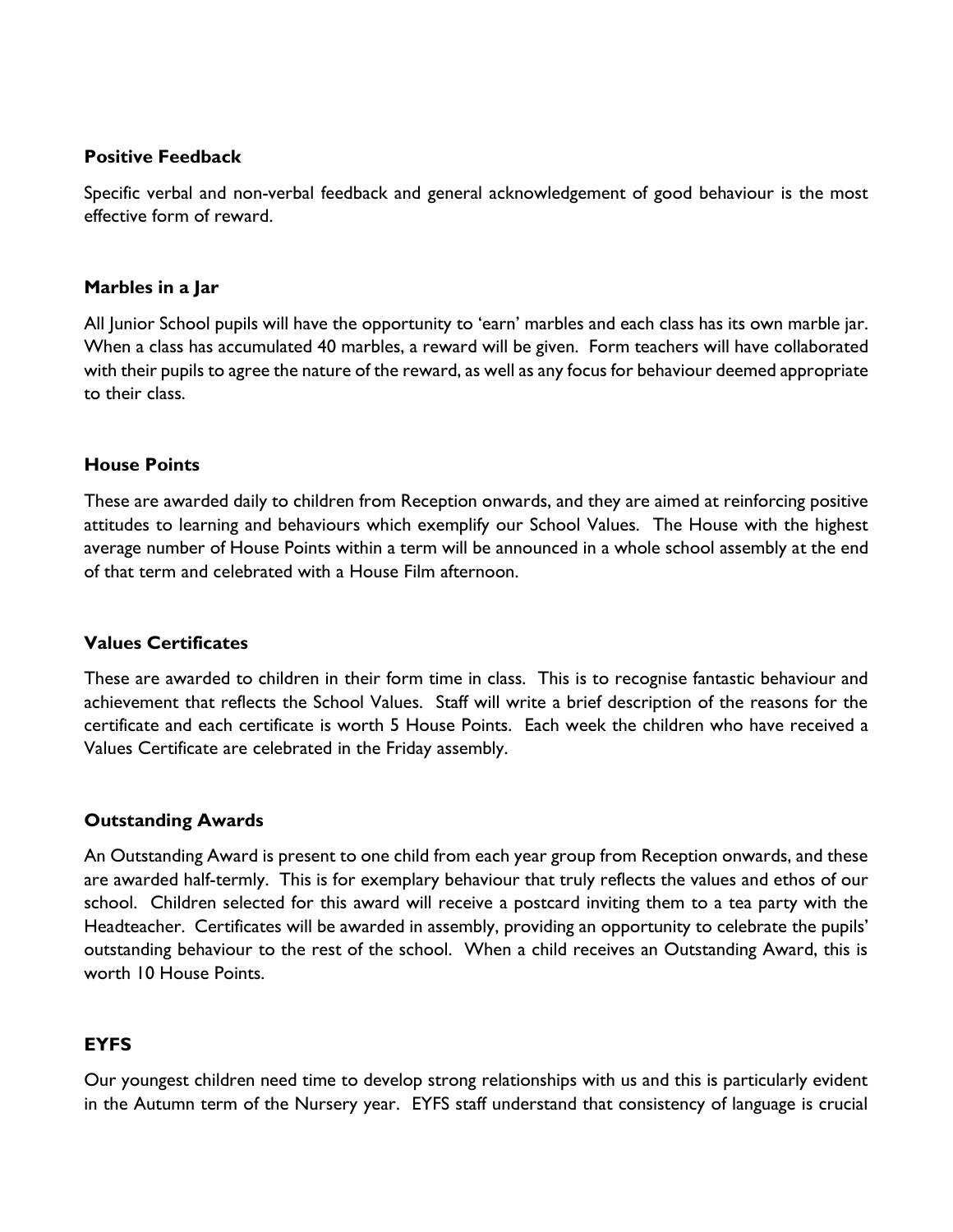in supporting children's decisions and choices, and positive statements are always used; for example, encouraging children to think about their choices, (using 'kind hands', having 'good listening ears' and demonstrating 'good walking feet'). Regular references are made to the class charter to reinforce the importance of keeping everyone safe and playing together. The PSED, (Personal, Social and Emotional Development), section of the EYFS Framework places emphasis on the importance of self-regulation. Staff *respond* rather than *react* to poor choices of behaviour, understanding that this can be a primary way for EYFS children to communicate and share their feelings and concerns. There is a focus on talking about emotions and feelings ('name it to tame it'), as well as co-regulation and modelling of healthy ways to manage difficult situations. Our goal is for our youngest children to gain strategies for controlling their emotions; for example, talking a situation through, ("I'll get a chance soon"), or changing their goals so that they turn to another activity whilst waiting for the one that was their first choice.

House points and certificates commence from Reception onwards, with Nursery group rewards focused on 'marbles in a jar' as an incentive to working together. As our youngest children learn to self-regulate and manage their feelings and behaviours in ways that are age appropriate. Nursery children are then ready for an introduction to the House system and wider reward system when they transition to Reception. When EYFS staff consider that sanctions are appropriate, the Steps at Appendix 4 are followed.

## **RESTORATIVE STRATEGIES FOR MINIMISING AND RESPONDING TO UNACCEPTABLE BEHAVIOUR**

We make it clear that when challenging or inappropriate behaviour is displayed that it is the behaviour that is disapproved of and not the child – we then clearly identify and name the negative behaviour with the child, why it is disapproved of and describe the positive behaviour expected. We believe in a restorative approach to solving problems relating to behaviour and adopt a 'no blame' approach that focuses on repairing the damage through finding satisfactory ways forward. This involves supporting our children to understand, regulate and reflect on their behaviour and impact on others, through using the steps outlined in Appendix 3. Poor choices of behaviour will result in a graduated scale of steps, and these can be found at Appendix 4.

Acts of serious misbehaviour or repeated acts of anti-social behaviour, may result in a child being either internally excluded, receiving a temporary or fixed term exclusion or a permanent exclusion. The Head of Colfe's School, in consultation with the Head of the Junior School and the Governors, will make these decisions.

#### **Internal Exclusion**

Internal exclusion is when a pupil is excluded from the rest of the school and must learn away from their class for a fixed amount of time. An internal exclusion is a discretionary measure where a pupil's behaviour is escalating and more serious measures need to be taken, but there are not yet enough grounds for an external exclusion. Parents will be invited into school to discuss this with the Head of the Junior School, working together on deciding the steps forward to prevent the child's behaviour escalating.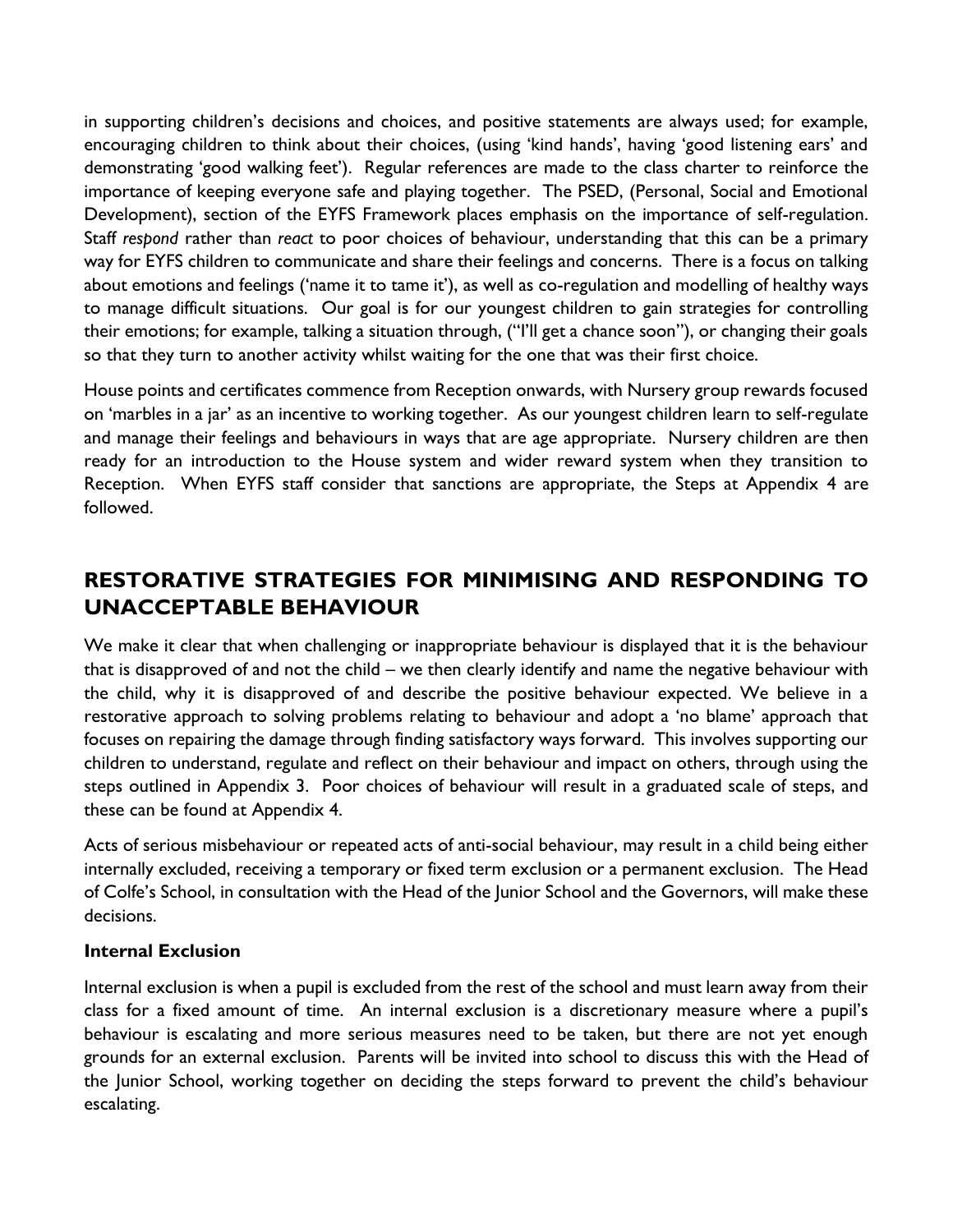#### **Temporary/Fixed Term Exclusion**

A temporary/fixed term exclusion is when a child is excluded from school and must remain home for a fixed amount of time. This should be for the shortest time necessary to ensure minimal disruption to the child's education, whilst being mindful of the seriousness of the breach of policy. Parents will have a meeting with the Head of the Junior School and have the exclusion formalised by a letter from the Head.

#### **Permanent Exclusion**

A permanent exclusion is when a child is permanently excluded from school and not allowed to return. Please refer to the Exclusion Policy.

#### **The Role of Parents**

The school works collaboratively with parents, so that children will receive consistent messages about how to behave at home and at school. We expect parents to support their child's learning, and to cooperate with the school where reasonable sanctions need to be used. We aim to build a supportive dialogue between home and school, and we inform parents immediately if we have concerns about their child's welfare or behaviour.

If parents have any concerns about the exercising of this policy regarding the treatment of their child, they should contact the class teacher. If the concern remains, they should contact the appropriate Head of Key Stage. If these discussions cannot resolve the issue, parents should contact the Head of Junior School, and if the concern remains unresolved, parents have recourse to the school's formal complaints policy.

This policy should be read in conjunction with the following policies:

Related policies:

Colfe's Child-Protection (Safeguarding) Policy & Staff Code of Conduct Policy Junior School SEND Policy Junior School Mental Health & Wellbeing Policy Colfe's Harmful and Abusive Behaviour Policy Peer on Peer abuse Policy Antiracism Policy

Reviewed: August 2021

Next Review: January 2022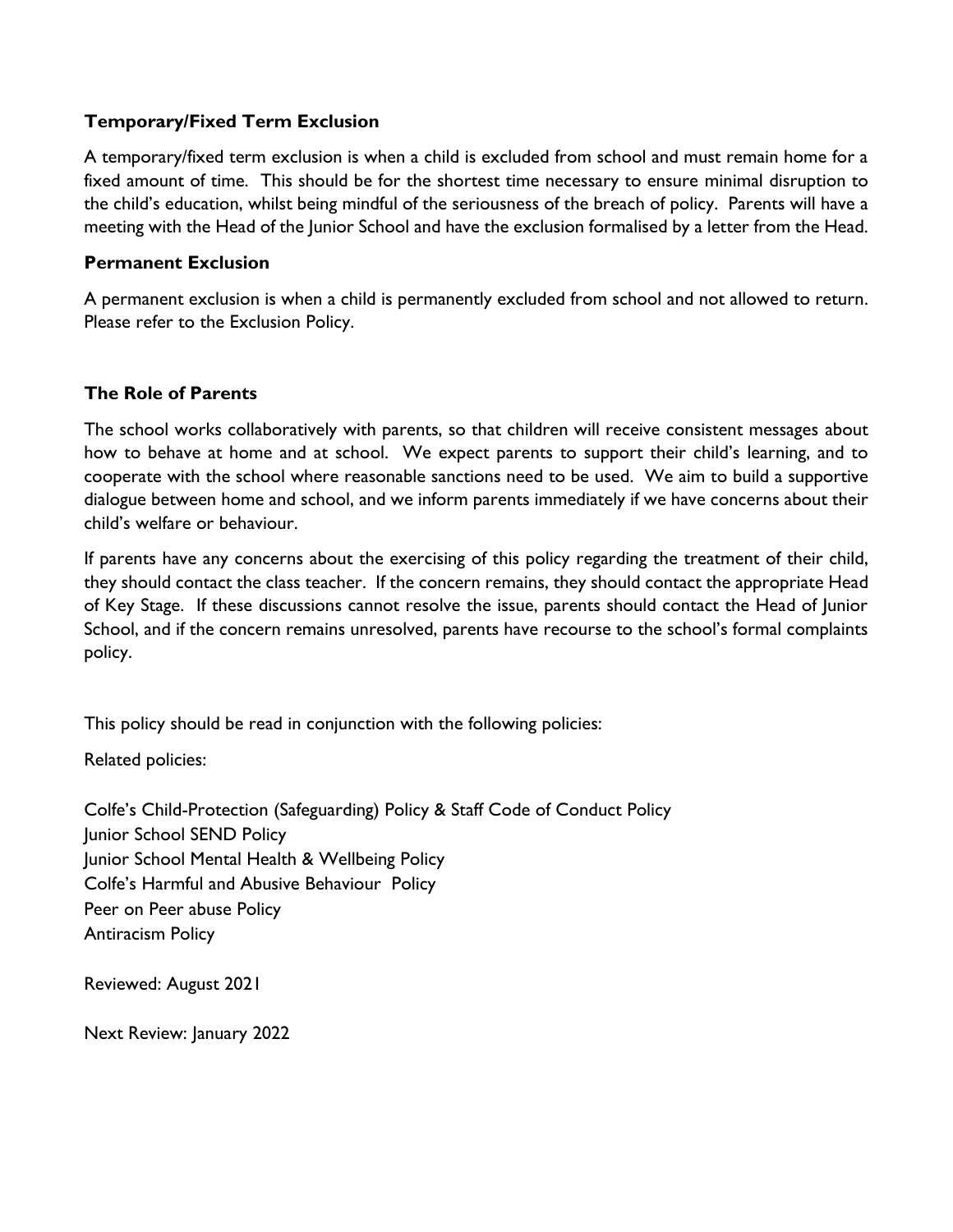## Appendix 4 – A Restorative Approach - Guidance for Minimising and Responding to Unacceptable Behaviour

|                                                                                                                                                                                                                                      | <b>Behaviour</b>                                                                                                                                                                                                                                                                                                                                                                                                                                                                                                                                                                                                                                                                                                                                                                                                                                                                                                       | <b>Action</b>                                                                                                                                                                                                                                                                                                                                                                                                                                                                                                                                                                                                | <b>Guidance Script</b>                                                                                                                                                                                                                                                                                                                                                                                                                                                                                                                                                                                                                                                                                                                                                                                                                                                                                                                                                                                                                                                                                                                                                                                                                                                                                                                                                                                                                                                                                                                                                                                                                                                                                          |
|--------------------------------------------------------------------------------------------------------------------------------------------------------------------------------------------------------------------------------------|------------------------------------------------------------------------------------------------------------------------------------------------------------------------------------------------------------------------------------------------------------------------------------------------------------------------------------------------------------------------------------------------------------------------------------------------------------------------------------------------------------------------------------------------------------------------------------------------------------------------------------------------------------------------------------------------------------------------------------------------------------------------------------------------------------------------------------------------------------------------------------------------------------------------|--------------------------------------------------------------------------------------------------------------------------------------------------------------------------------------------------------------------------------------------------------------------------------------------------------------------------------------------------------------------------------------------------------------------------------------------------------------------------------------------------------------------------------------------------------------------------------------------------------------|-----------------------------------------------------------------------------------------------------------------------------------------------------------------------------------------------------------------------------------------------------------------------------------------------------------------------------------------------------------------------------------------------------------------------------------------------------------------------------------------------------------------------------------------------------------------------------------------------------------------------------------------------------------------------------------------------------------------------------------------------------------------------------------------------------------------------------------------------------------------------------------------------------------------------------------------------------------------------------------------------------------------------------------------------------------------------------------------------------------------------------------------------------------------------------------------------------------------------------------------------------------------------------------------------------------------------------------------------------------------------------------------------------------------------------------------------------------------------------------------------------------------------------------------------------------------------------------------------------------------------------------------------------------------------------------------------------------------|
| <b>Stages</b><br>Stage 1<br><b>Time to Talk</b><br>This is an opportunity to help and<br>support the pupil to make positive<br>choices and change<br>their<br>behaviour before it escalates to<br>stage 2 and is not logged on SIMS. | <b>Low Level Disruption:</b><br>Behaviour which distracts from teaching<br>and learning or positive and safe<br>experiences in the playground and<br>generally around the school.<br>Although not an exhaustive list, these<br>would be typical examples:<br>Talking unnecessarily or<br>chatting<br>during teaching<br>sessions<br>Calling<br>without<br>out<br>permission/interrupting the<br>teacher or other pupils<br>Not following instructions<br>Showing a lack of respect for<br>each other and staff<br>Not bringing the correct<br>٠<br>equipment (KS2 Pupils)<br>Not wearing school uniform<br>$\bullet$<br>properly/smartly<br>Silly noises,<br>using<br>an<br>inappropriate<br>voice<br>(including<br>shouting)<br>or<br>actions<br>Running anywhere inside<br>school building<br>Pushing in line (inside or<br>outside the building)<br>Being unkind<br>in<br>the<br>playground eg. Excluding<br>others | Remind the pupil of the rules<br>and expectations, refer to your<br>class charter/value of the<br>week/playground or lunch hall<br>rules.<br>Use positive language to<br>promote good behaviour -<br>avoid using phrases such as<br>"Stop doing that" or "Don't<br>do that".<br>Be specific about the behaviour<br>that you want to see with a<br>directional cue such as "You<br>need to be ".<br>Other action taken may include<br>moving a child to another seat<br>or space on the carpet.<br>At playtime action may include<br>talking to the pupil about the<br>playtime rules which are<br>displayed. | <b>Example script:</b><br>During a lesson scenario<br><b>KSI/KS2 Approach</b><br>Teacher is giving instructions for the independent task. Child X<br>is chatting and disrupting the children on their table. The<br>teacher has already reminded the children of class<br>expectations/charter but Child X is still chatting.<br>" <mark>Child X I can see that we need a "Time to Talk"</mark> - I expect<br>to see and hear that you are listening carefully to the<br>instructions so that you understand what to do. If I have<br>to speak to you again then you will have a Time to Think<br>and miss 5 minutes of your break doing a task"<br><b>EYFS Approach</b><br>During a carpet session, and despite review of good<br>sitting listening etc rules, Child X is distracted and beginning to<br>distract others by calling out over the other children.<br>Teacher says "X, it is great to see that you are excited to<br>show what you know/ have so much to share with us but<br>let's give everybody a chance/ turn to talk".<br>If the calling out persists, and a strategy such as talking pairs<br>does not result in desired behaviour from Child X, teacher asks<br>TA present to sit move next to child, modelling and encouraging<br>desired behaviour, saying to child X, "We don't call out. Let's<br>talk about this when we finish on the carpet".<br>At end of carpet session, teacher takes child aside and says<br>"We need a Time to Talk because I asked you to follow<br>our carpet rules and not call out. When we are all<br>together learning, we take turns to talk and we have good<br>listening ears, making sure that we listen to what others<br>have to say <sup>"</sup> |
|                                                                                                                                                                                                                                      | Not standing still when the<br>whistle blows at the end of<br>break                                                                                                                                                                                                                                                                                                                                                                                                                                                                                                                                                                                                                                                                                                                                                                                                                                                    |                                                                                                                                                                                                                                                                                                                                                                                                                                                                                                                                                                                                              | Teacher/TA subsequent skills learning points:<br>Why do you think it is important to listen to the ideas of<br>our friends and not talk over them? How does it affect<br>your friends when you call out when they are trying to<br>speak? Why is it important not to interrupt the teacher<br>when everyone is learning?" (depending on the age of the<br>child, and stage they are at in their EYFS journey, there<br>will be an expectation that the child can articulate the<br>rationale for the carpet rules/class charter rules).                                                                                                                                                                                                                                                                                                                                                                                                                                                                                                                                                                                                                                                                                                                                                                                                                                                                                                                                                                                                                                                                                                                                                                         |
|                                                                                                                                                                                                                                      |                                                                                                                                                                                                                                                                                                                                                                                                                                                                                                                                                                                                                                                                                                                                                                                                                                                                                                                        |                                                                                                                                                                                                                                                                                                                                                                                                                                                                                                                                                                                                              | OR                                                                                                                                                                                                                                                                                                                                                                                                                                                                                                                                                                                                                                                                                                                                                                                                                                                                                                                                                                                                                                                                                                                                                                                                                                                                                                                                                                                                                                                                                                                                                                                                                                                                                                              |
|                                                                                                                                                                                                                                      |                                                                                                                                                                                                                                                                                                                                                                                                                                                                                                                                                                                                                                                                                                                                                                                                                                                                                                                        |                                                                                                                                                                                                                                                                                                                                                                                                                                                                                                                                                                                                              | During break time scenario                                                                                                                                                                                                                                                                                                                                                                                                                                                                                                                                                                                                                                                                                                                                                                                                                                                                                                                                                                                                                                                                                                                                                                                                                                                                                                                                                                                                                                                                                                                                                                                                                                                                                      |
|                                                                                                                                                                                                                                      |                                                                                                                                                                                                                                                                                                                                                                                                                                                                                                                                                                                                                                                                                                                                                                                                                                                                                                                        |                                                                                                                                                                                                                                                                                                                                                                                                                                                                                                                                                                                                              | <b>KSI/KS2 Approach</b><br>Child X is playing football and tackling in an aggressive manner<br>or not passing the ball to other pupils or generally not playing<br>fairly.                                                                                                                                                                                                                                                                                                                                                                                                                                                                                                                                                                                                                                                                                                                                                                                                                                                                                                                                                                                                                                                                                                                                                                                                                                                                                                                                                                                                                                                                                                                                      |
|                                                                                                                                                                                                                                      |                                                                                                                                                                                                                                                                                                                                                                                                                                                                                                                                                                                                                                                                                                                                                                                                                                                                                                                        |                                                                                                                                                                                                                                                                                                                                                                                                                                                                                                                                                                                                              | "Child X, I can see that we need a "Time to Talk". I expect<br>to see you playing respectfully and with kindness without<br>hurting other children. If I have to speak to you again then<br>you will have a Time to Think and spend 5 minutes<br>reflecting on the bench".                                                                                                                                                                                                                                                                                                                                                                                                                                                                                                                                                                                                                                                                                                                                                                                                                                                                                                                                                                                                                                                                                                                                                                                                                                                                                                                                                                                                                                      |
|                                                                                                                                                                                                                                      |                                                                                                                                                                                                                                                                                                                                                                                                                                                                                                                                                                                                                                                                                                                                                                                                                                                                                                                        |                                                                                                                                                                                                                                                                                                                                                                                                                                                                                                                                                                                                              | <b>EYFS Approach</b>                                                                                                                                                                                                                                                                                                                                                                                                                                                                                                                                                                                                                                                                                                                                                                                                                                                                                                                                                                                                                                                                                                                                                                                                                                                                                                                                                                                                                                                                                                                                                                                                                                                                                            |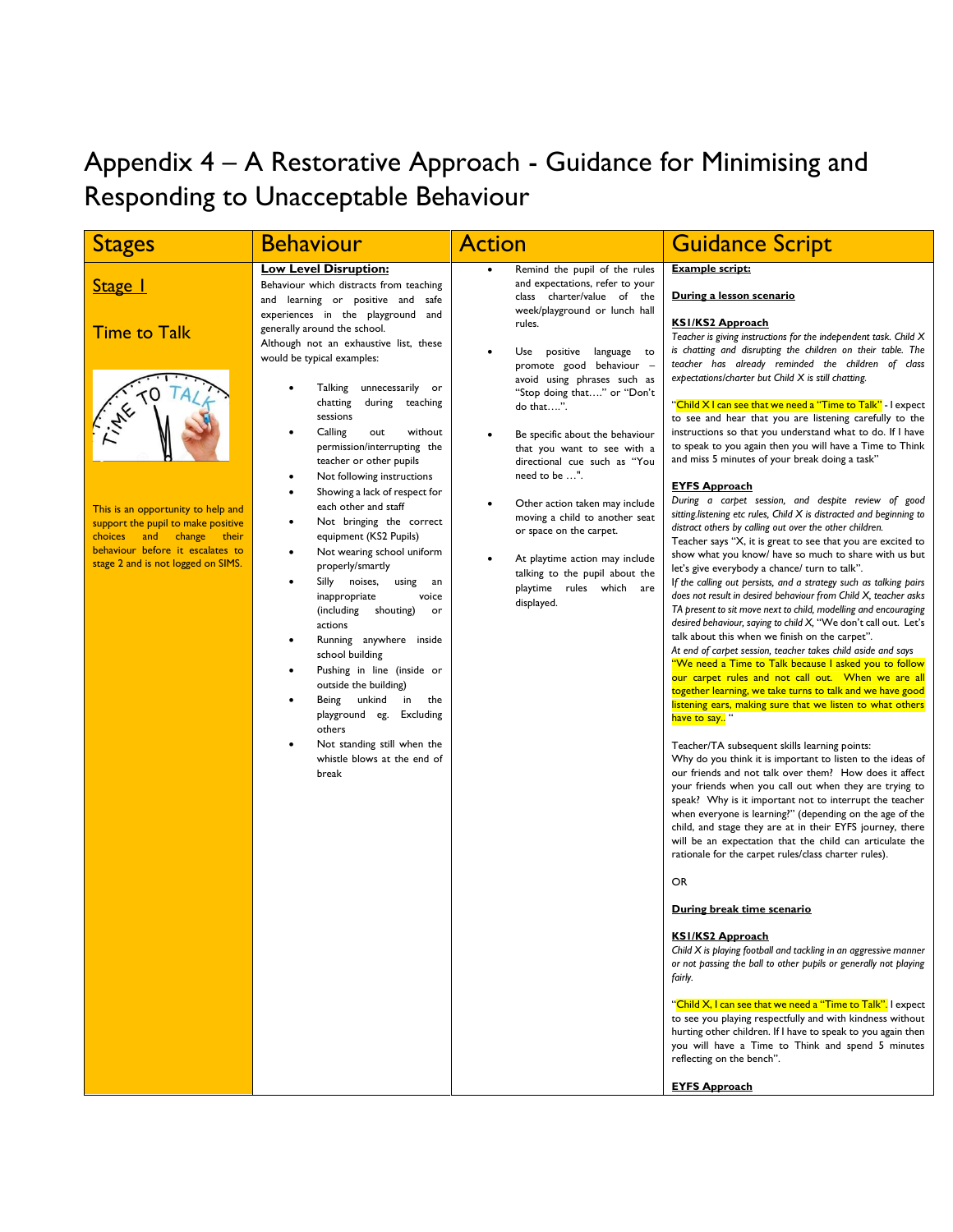|                                                                             |                                                                              |                                                                       | "Child X, I see we need a 'Time to Talk'. When we play<br>with the bikes we expect to see sharing and taking turns<br>with them. That is why we have 'swap over' times.<br>Teacher/TA subsequent skills learning points:<br>What happened when it was X's turn? Why do you think<br>this happened? How were you feeling when this<br>happened? How do you think X felt when this happened?<br>What can we do to put this right?".<br><b>OR</b><br>Lining up after break scenario<br><b>KSI/KS2 Approach</b><br>Teacher on duty has asked all the children to line up sensibly<br>and quietly. Child X is swinging around a pole, talking and not<br>standing quietly in the line or making a lot of noise etc<br>"Child X, I can see that we need a "Time to Talk".<br>(Request that the child comes to you to be spoken to<br>rather than shouting across the playground). "I expect to<br>see you lining up quietly after the whistle has blown and<br>sadly, you may have Time to Think and lose 5 minutes of<br>your break time if I need to remind you again. I shall let<br>Form Tutor X know this and we will be hoping to see that<br>you can line up beautifully at lunchtime".<br><b>EYFS Approach</b><br>"Child X, I think we need a 'Time to Talk'. When we line<br>up we give the person in front and behind us some space.<br>We stand quietly so that our teacher can count us and we<br>wait our turn to wash our hands/walk up the steps. You<br>were pushing in front of X and not waiting your turn.<br>Teacher/TA subsequent skills learning points:<br>How has this behaviour affected $X$ – can you see how they |
|-----------------------------------------------------------------------------|------------------------------------------------------------------------------|-----------------------------------------------------------------------|----------------------------------------------------------------------------------------------------------------------------------------------------------------------------------------------------------------------------------------------------------------------------------------------------------------------------------------------------------------------------------------------------------------------------------------------------------------------------------------------------------------------------------------------------------------------------------------------------------------------------------------------------------------------------------------------------------------------------------------------------------------------------------------------------------------------------------------------------------------------------------------------------------------------------------------------------------------------------------------------------------------------------------------------------------------------------------------------------------------------------------------------------------------------------------------------------------------------------------------------------------------------------------------------------------------------------------------------------------------------------------------------------------------------------------------------------------------------------------------------------------------------------------------------------------------------------------------------------------------------------------------|
|                                                                             |                                                                              |                                                                       | are feeling by looking at them? What can you do to make<br>this right?".                                                                                                                                                                                                                                                                                                                                                                                                                                                                                                                                                                                                                                                                                                                                                                                                                                                                                                                                                                                                                                                                                                                                                                                                                                                                                                                                                                                                                                                                                                                                                               |
|                                                                             | <b>Beginning to Challenge:</b>                                               |                                                                       | <b>Example Script continuing the scenarios above:</b>                                                                                                                                                                                                                                                                                                                                                                                                                                                                                                                                                                                                                                                                                                                                                                                                                                                                                                                                                                                                                                                                                                                                                                                                                                                                                                                                                                                                                                                                                                                                                                                  |
| Stage 2                                                                     |                                                                              | Remind pupil of expectations<br>$\bullet$                             |                                                                                                                                                                                                                                                                                                                                                                                                                                                                                                                                                                                                                                                                                                                                                                                                                                                                                                                                                                                                                                                                                                                                                                                                                                                                                                                                                                                                                                                                                                                                                                                                                                        |
|                                                                             | Pupil's behaviour has not changed in<br>response to "Time to Talk" reminder. | and ask pupil to stay behind for<br>part of their morning break or    | During a lesson scenario                                                                                                                                                                                                                                                                                                                                                                                                                                                                                                                                                                                                                                                                                                                                                                                                                                                                                                                                                                                                                                                                                                                                                                                                                                                                                                                                                                                                                                                                                                                                                                                                               |
| <b>Time to Think</b>                                                        | Behaviours that could result in Time to                                      | lunch break to complete a<br>RESPECT task (eg. finishing              | <u>KSI/KS2 Approach</u><br>Despite positive encouragement to make the right choice after                                                                                                                                                                                                                                                                                                                                                                                                                                                                                                                                                                                                                                                                                                                                                                                                                                                                                                                                                                                                                                                                                                                                                                                                                                                                                                                                                                                                                                                                                                                                               |
|                                                                             | Think.                                                                       | work, tidying the classroom,                                          | the Time to Talk, Child X continues to chat and be disruptive                                                                                                                                                                                                                                                                                                                                                                                                                                                                                                                                                                                                                                                                                                                                                                                                                                                                                                                                                                                                                                                                                                                                                                                                                                                                                                                                                                                                                                                                                                                                                                          |
|                                                                             | Continuation of above Stage<br>I behaviours despite a Time                   | sorting out books etc). Use this<br>time to help the pupil reflect on | "Child X, I notice that you have chosen not to listen again                                                                                                                                                                                                                                                                                                                                                                                                                                                                                                                                                                                                                                                                                                                                                                                                                                                                                                                                                                                                                                                                                                                                                                                                                                                                                                                                                                                                                                                                                                                                                                            |
|                                                                             | to Talk                                                                      | their behaviour and the impact<br>that it has had on themselves       | and so you and I will have a Time to Think at break time<br>to make sure that you understand how to make the right                                                                                                                                                                                                                                                                                                                                                                                                                                                                                                                                                                                                                                                                                                                                                                                                                                                                                                                                                                                                                                                                                                                                                                                                                                                                                                                                                                                                                                                                                                                     |
|                                                                             | Deliberate disruption (ie<br>continuing to chat and not                      | and others.                                                           | choice and to complete a respect task. You must listen so<br>that you are learning and know what to do (if you are not                                                                                                                                                                                                                                                                                                                                                                                                                                                                                                                                                                                                                                                                                                                                                                                                                                                                                                                                                                                                                                                                                                                                                                                                                                                                                                                                                                                                                                                                                                                 |
|                                                                             | getting on with their task),<br>creating a disturbance for                   | Setting: Field/Playground/lunch hall                                  | the form tutor). I will make sure that your form tutor<br>knows about this".                                                                                                                                                                                                                                                                                                                                                                                                                                                                                                                                                                                                                                                                                                                                                                                                                                                                                                                                                                                                                                                                                                                                                                                                                                                                                                                                                                                                                                                                                                                                                           |
| This is an opportunity to help and                                          | other pupils                                                                 | The teacher/adult on duty will                                        |                                                                                                                                                                                                                                                                                                                                                                                                                                                                                                                                                                                                                                                                                                                                                                                                                                                                                                                                                                                                                                                                                                                                                                                                                                                                                                                                                                                                                                                                                                                                                                                                                                        |
| support the pupil to reflect on<br>their behaviour and to understand        | Being rude and disrespectful<br>to another pupil or adult                    | give the pupil 5 minutes<br>reflection time on a bench - this         | <b>EYFS Approach</b><br>"Child X, I can see that you are still choosing to make the                                                                                                                                                                                                                                                                                                                                                                                                                                                                                                                                                                                                                                                                                                                                                                                                                                                                                                                                                                                                                                                                                                                                                                                                                                                                                                                                                                                                                                                                                                                                                    |
| the impact that it has on their and<br>other pupils' learning and feelings. | Deliberately throwing small<br>objects                                       | is a good time to refer to the<br>playtime rules which are            | wrong choices because you are still talking when it is not<br>your turn. We need to have a Time to Think when we                                                                                                                                                                                                                                                                                                                                                                                                                                                                                                                                                                                                                                                                                                                                                                                                                                                                                                                                                                                                                                                                                                                                                                                                                                                                                                                                                                                                                                                                                                                       |
|                                                                             | Undesirable behaviour in                                                     | displayed.<br>If a pupil is given a Time to<br>$\bullet$              | finish our learning".                                                                                                                                                                                                                                                                                                                                                                                                                                                                                                                                                                                                                                                                                                                                                                                                                                                                                                                                                                                                                                                                                                                                                                                                                                                                                                                                                                                                                                                                                                                                                                                                                  |
|                                                                             | the dinner hall such as<br>deliberately throwing food                        | Think in the lunch hall, they will                                    | OR                                                                                                                                                                                                                                                                                                                                                                                                                                                                                                                                                                                                                                                                                                                                                                                                                                                                                                                                                                                                                                                                                                                                                                                                                                                                                                                                                                                                                                                                                                                                                                                                                                     |
|                                                                             | on the floor or across the                                                   | need to have their 5 minutes<br>reflection time on a bench in         | During break time scenario                                                                                                                                                                                                                                                                                                                                                                                                                                                                                                                                                                                                                                                                                                                                                                                                                                                                                                                                                                                                                                                                                                                                                                                                                                                                                                                                                                                                                                                                                                                                                                                                             |
|                                                                             | table.<br>. Physically hurting another child                                 | the playground when they<br>return to the Junior School -             | <b>KSI/KS2 Approach</b>                                                                                                                                                                                                                                                                                                                                                                                                                                                                                                                                                                                                                                                                                                                                                                                                                                                                                                                                                                                                                                                                                                                                                                                                                                                                                                                                                                                                                                                                                                                                                                                                                |
|                                                                             | through careless behaviour<br>(as opposed to deliberate)                     | adult on duty to be notified.                                         |                                                                                                                                                                                                                                                                                                                                                                                                                                                                                                                                                                                                                                                                                                                                                                                                                                                                                                                                                                                                                                                                                                                                                                                                                                                                                                                                                                                                                                                                                                                                                                                                                                        |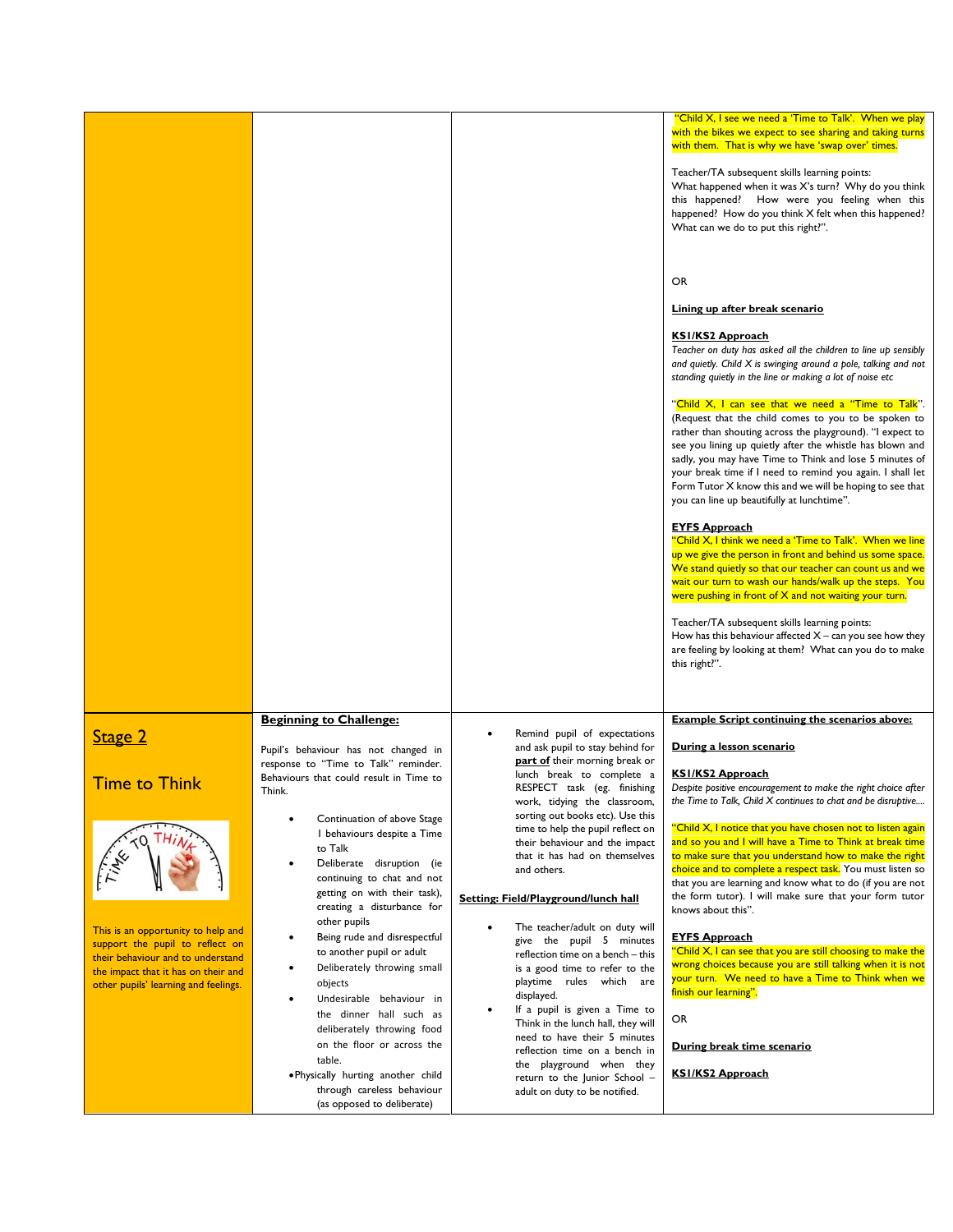|                                                                                                                                                                                                                                                                                                                                                                                                                                                                                                                                                                                                                                | • Doodling on desks<br>• Not listening to instructions from<br>prefects/not<br>showing<br>respect (KS2 pupils only)<br>• Snatching toys/resources from<br>other children during free<br>flow sessions (EYFS)                                                                                                                                                                                                                                                                                                                                                                                                                                                            | <b>PLEASE NOTE:</b><br>All playtime incidents to be<br>$\bullet$<br>logged in the green book.<br>All incidents in<br>the<br>classroom<br>and/or<br>the<br>school building to be logged<br>onto Edulink by<br>the<br>member of staff dealing<br>with the incident.<br>Form Tutors to be notified<br>of incident<br><b>SMT</b> will be monitoring the<br>$\bullet$<br>behaviour log and in the<br>event of a pattern of<br>behaviour, the Head of Key<br>Stage will organise a<br>meeting with parents and<br>form tutor.                                                                                                                                                                | Child X is playing football and tackling in an aggressive manner<br>or not passing the ball to other pupils or generally not playing<br>fairly.<br>"Child X, I can see that we need a Time to Think as you<br>have chosen not to play respectfully or with kindness. You<br>need to think about how your behaviour is affecting other<br>children and so you will sit down on the bench for 5<br>minutes whilst you have Time to Think".<br><b>EYFS Approach</b><br>"Child X, I can see that you are still choosing to make the<br>wrong choices because you are still taking the bikes from<br>your friends when it is not your turn. We need to have a<br>Time to Think and so please sit down on the step".<br>OR<br>Lining up after break scenario<br><b>KSI/KS2 Approach</b><br>Despite positive encouragement to line up sensibly, Child X<br>continues to disregard the advice and is not lining up sensibly,<br>"Child X I have noticed that you have chosen not to<br>follow my advice and so you will have a Time to Think<br>during your next break time. Please come to my<br>classroom/office at the beginning of your next break".<br><b>EYFS Approach</b><br>"Child X, I can see that you are still choosing to make the<br>wrong choices because you are still pushing in in the line.<br>We need to have a Time to Think when we get inside".<br>(TA instructed to settle children on the carpet whilst<br>discussion takes place). |
|--------------------------------------------------------------------------------------------------------------------------------------------------------------------------------------------------------------------------------------------------------------------------------------------------------------------------------------------------------------------------------------------------------------------------------------------------------------------------------------------------------------------------------------------------------------------------------------------------------------------------------|-------------------------------------------------------------------------------------------------------------------------------------------------------------------------------------------------------------------------------------------------------------------------------------------------------------------------------------------------------------------------------------------------------------------------------------------------------------------------------------------------------------------------------------------------------------------------------------------------------------------------------------------------------------------------|----------------------------------------------------------------------------------------------------------------------------------------------------------------------------------------------------------------------------------------------------------------------------------------------------------------------------------------------------------------------------------------------------------------------------------------------------------------------------------------------------------------------------------------------------------------------------------------------------------------------------------------------------------------------------------------|------------------------------------------------------------------------------------------------------------------------------------------------------------------------------------------------------------------------------------------------------------------------------------------------------------------------------------------------------------------------------------------------------------------------------------------------------------------------------------------------------------------------------------------------------------------------------------------------------------------------------------------------------------------------------------------------------------------------------------------------------------------------------------------------------------------------------------------------------------------------------------------------------------------------------------------------------------------------------------------------------------------------------------------------------------------------------------------------------------------------------------------------------------------------------------------------------------------------------------------------------------------------------------------------------------------------------------------------------------------------------------------------------------------------------------------------------|
| <b>Stage 3</b><br><b>Time Out</b><br>This stage is to provide a clear<br>consequence to any serious and<br>deliberate behaviour as outlined. It<br>will include a restorative<br>conversation to help the pupil<br>manage their emotions and behave<br>appropriately going forward. It is<br>also a time for pupils who have<br>been affected by the negative<br>behaviour to state their feelings,<br>see that they have been listened to<br>and that the pupil responsible is<br>working to repair the situation.<br><b>ALL STAGE 3 BEHAVIOURS</b><br><b>ARE</b><br><b>AN</b><br><b>IMMEDIATE</b><br><b>REFERRAL TO SMT.</b> | <b>Deliberate</b><br><b>Serious</b><br>and<br><b>Behaviour:</b><br>Continuation of above after<br>Time to Think<br>Bullying - targeted and<br>persistent<br>behaviour<br>towards a child or group of<br>children or behavior which<br>has the potential to be<br>repeated.<br>Deliberately hurting another<br>child physically.<br>Behaviour that discriminates<br>against: race, gender, sexual<br>orientation, disability, special<br>need, age or religious faith.<br>Verbal abuse and swearing<br>Damaging school/ other<br>pupils' property.<br>Leaving class or school<br>without permission.<br>Persistent or more serious<br>rudeness or challenge to<br>adult. | Setting: lessons, assemblies or around<br>the building:<br>Explain to pupil that they will<br>miss their break time and<br>receive a Time Out.<br>If necessary, pupil will be<br>$\bullet$<br>removed from classroom/hall<br>(teacher to call reception who<br>will get member of SMT)<br>Setting: Field/Playground/lunch hall<br>Pupil to be removed from the<br>playground/dining<br>hall<br>and<br>referred to the member of SMT<br>on duty that day.<br><b>PLEASE NOTE:</b><br>A short factual description<br>of the incident to be sent to<br>Head of Key Stage by email<br>by the end of the day.<br>Parents will be contacted<br>by Head of Key Stage<br>Head of Key Stage will | Serious and deliberate behaviour by Child X.<br><b>KSI/KS2 Approach</b><br>"I am very concerned about your behaviour and how it is<br>affecting other children as well as yourself so I am going<br>to give you a Time Out with <u>(member of SMT)</u> Teacher<br>escorts child X to relevant member of SMT.<br><u>EYFS Approach</u><br>Class teacher will liaise with Head of EYFS and decision<br>will be made as to whether the Head of EYFS or any other<br>member of SMT.                                                                                                                                                                                                                                                                                                                                                                                                                                                                                                                                                                                                                                                                                                                                                                                                                                                                                                                                                                       |